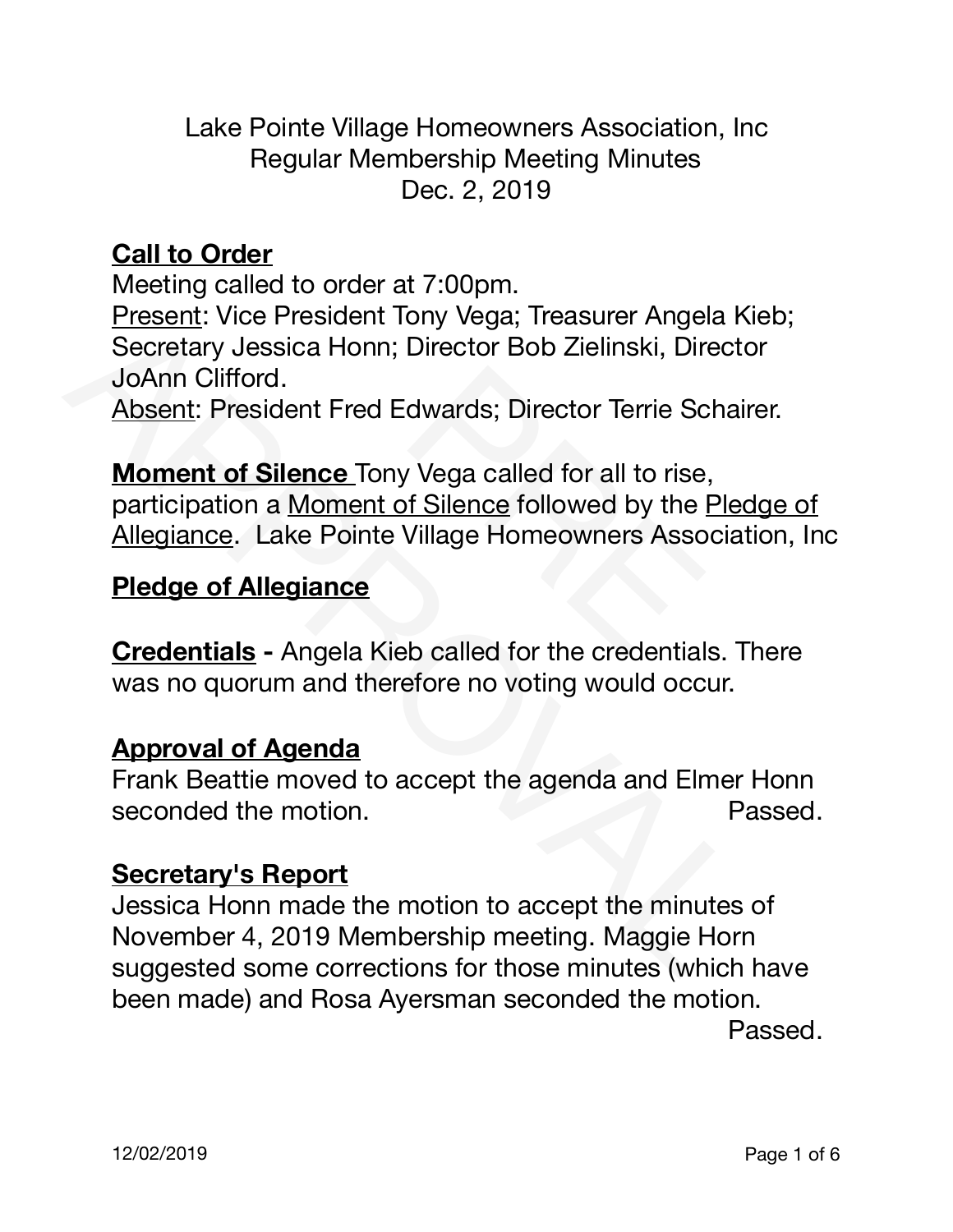### **Treasurer's Report**

Angela Kieb mentioned that the HOA's computer hard drive had crashed. A new one was purchased at Best Buy.

\$47,448.32<br>
9, 2019<br>
9, 2019<br>
9, 2019<br>
9, 2019<br>
9, 242.99<br>
9, 242.99<br>
6, 242.99<br>
6, 242.99<br>
2011<br>
2011<br>
Motion Muslims and Tony Vega talked on the phone<br>
9. The question was asked, "Why do we handley?" Answer - Fred Edward Report: Oct. 31, 2019 **\$47,448.32** Nov. 30, 2019 **1999** 10:00 10:00 10:00 10:00 10:00 10:00 10:00 10:00 10:00 10:00 10:00 10:00 10:00 10:00 10:00 10:00 10:00 10:00 10:00 10:00 10:00 10:00 10:00 10:00 10:00 10:00 10:00 10:00 10:00 10:00 10:00 10:00 10:00 10: This was an interim verbal report. Angela Kieb moved to have the report accepted; Lori Zielinski seconded it.

 Motion passed.

#### **Unfinished Business**

None.

#### **President's Report**

Nov. 30, 2019<br>
This was an interim verbal report. Angela Kieb moved to<br>
the report accepted; Lori Zielinski seconded it.<br>
Motion p:<br> **Unfinished Business**<br>
None.<br> **President's Report**<br>
Fred Edwards and Tony Vega talked on Fred Edwards and Tony Vega talked on the phone this morning. The question was asked, "Why do we have so much money?" Answer - Fred Edwards said that there is a rule, a state requirement, requiring a reserve kept in the bank in the event that a suit is brought against the HOA or if we need an attorney or are fined. It is a state requirement.

A question was asked. "What happens if the Board or HOA gets dissolved?" The question was answered that the Articles of Incorporation states that the remainder of the funds go to a charity.

Fred sent his "Thanks," to all who attended the Thanksgiving dinner.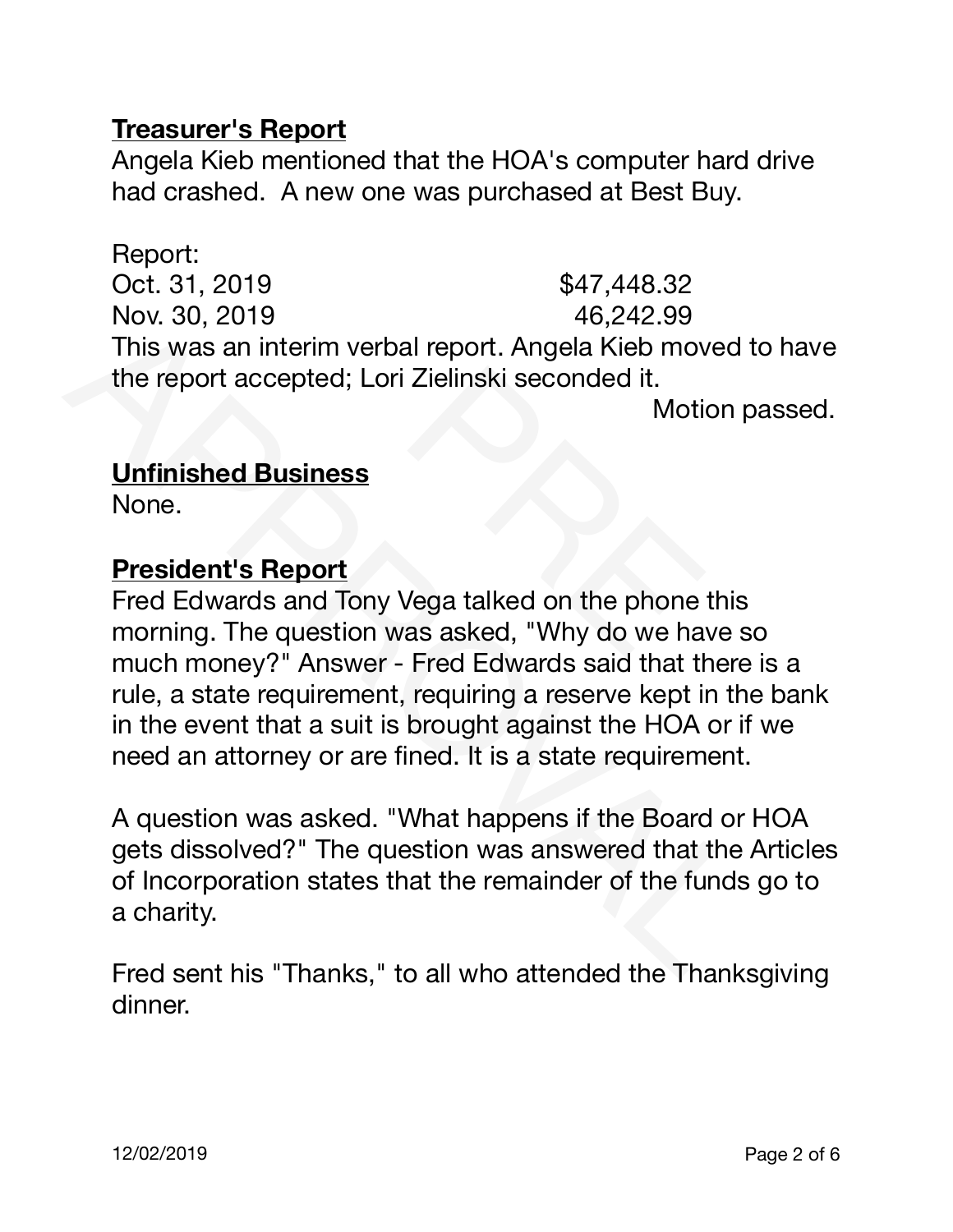Bob Zielinski, replacing Tony Vega's position as a Director, and JoAnn Clifford, replacing Fred Holderbaum's position as a Director.

# **Committee Reports**

Activities Committee (AC) 

**Example 12**<br>
So Committee (AC)<br>
So Committee. The committee, approved by<br>
pproved 2020 budget and needs a members<br>
s hoped that there will be a quorum at the n<br>
s hoped that there will be a quorum at the n<br>
right provide Bette Horn, Secretary of the AC, presented the information that committee. The committee, approved by the BOD approved 2020 budget and needs a membership and it is hoped that there will be a quorum at the next membership m Bette Horn, Secretary of the AC, presented the information from that committee. The committee, approved by the HOA BOD approved 2020 budget and needs a membership vote and it is hoped that there will be a quorum at the next membership meeting on Jan. 6, 2020. Brenda Holderbaum is still the Budget Officer and Dave Downs is still AC Chairman. Extra monies were requested for new Christmas decorations including a tree.

There is a new activity - DARTS on Wednesdays at 6:30pm. Delores Hawkins shared the information for the Yankee Swap:12/8 at noon, wrapped gift valued at \$15.00 and some finger foods share. There is a sign up sheet in the library. Ann Bennett is helping with the Annual Chicken Dinner on January 9, 2020. \$8.00/ticket.

Agathe Virgo spoke for the Decorating Committee and thanked all for their help in decorating with some of the new materials. Applause. Lights, that are part of the decorations, are on timers - please leave them alone.

Marie Westcott shared information regarding the dance in November. She thanked all who participated.

On Dec. 31, New Year's Eve, there will be cocktails, food, and dance and the Groove Girls. Tickets are \$27.00/person, on sale at Coffee Hour. The last Saturday of December, the 28th, is the last day to buy tickets for the New Year's Dance. A new, large RCA TV was donated by Sun Commuities for a door prize.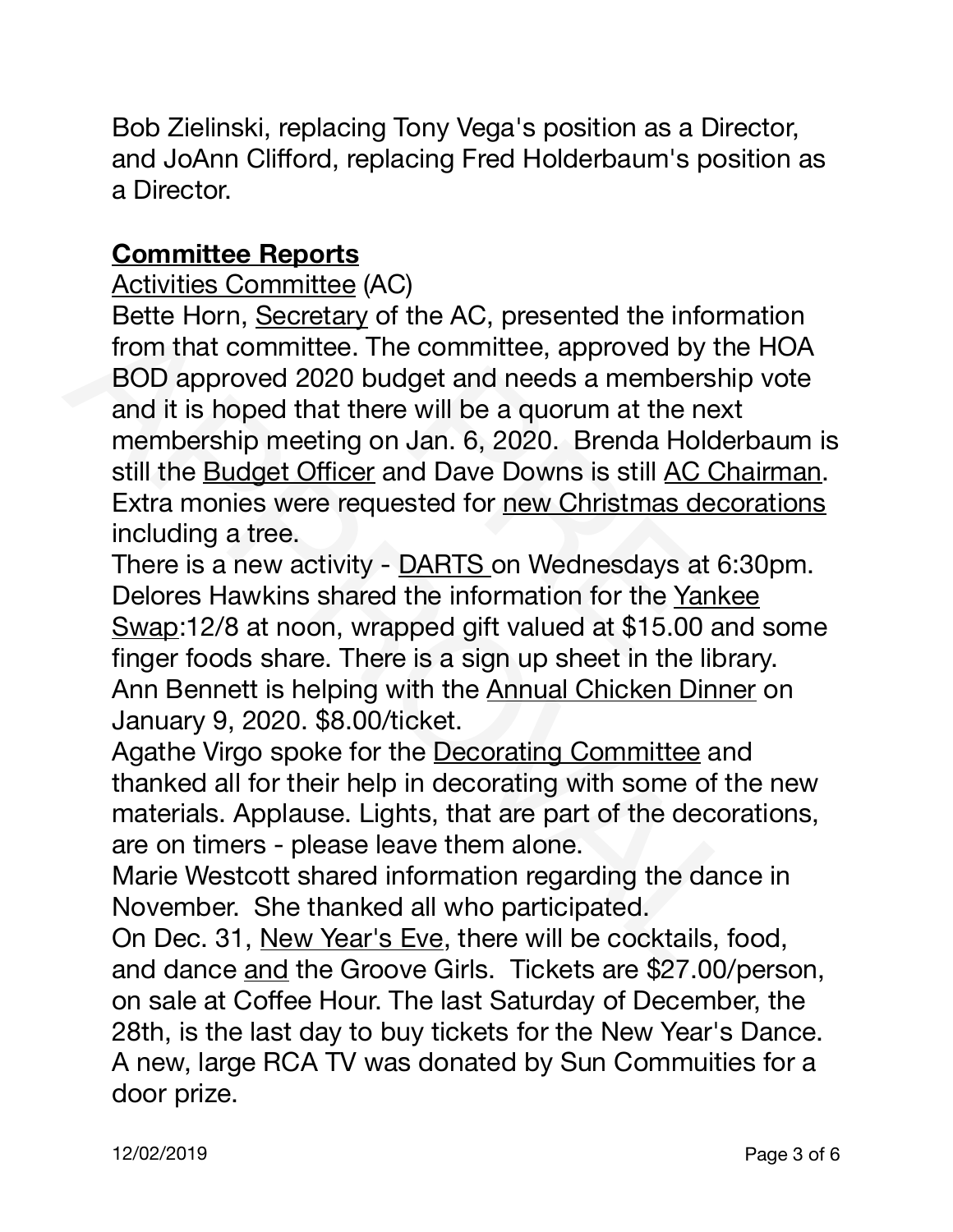Lori Zielinski mentioned that Party at the Village, was sponsoring a dance, on December 14, 2019;

7:00pm-10:00pm. Bring your own food and drink.

Golf Cart Parade and caroling is on Friday, December 13th. After winding through the village in carts and singing carols at

the homes of people unable to participate, all are encouraged to return to a party at the clubhouse enjoying coco and cookies.

On December 19th at 5:00pm a potluck dinner will be held in clubhouse. Please bring a dish for 8-10 people. No sign up is necessary.

manig though the vilage in carts and single<br>nes of people unable to participate, all are e<br>n to a party at the clubhouse enjoying coco<br>s.<br>ember 19th at 5:00pm <u>a potluck dinner</u> will<br>use. Please bring a dish for 8-10 peopl to return to a party at the clubriouse enjoying coco and<br>cookies.<br>On December 19th at 5:00pm a potluck dinner will be h<br>clubhouse. Please bring a dish for 8-10 people. No sign<br>necessary.<br>Christmas Dinner is on December 25t Christmas Dinner is on December 25th at 4:00pm. Tickets are \$8.00/person. It would help if tickets were bought by the 14th so that the committee could know how many people and how much to buy. Money will still be accepted until the 21st. *Christmas Hawaiian style!* Ham dinner (not SPAM) and some fun activities after the meal.

The Christmas Gathering will be on December 7th. It is at 7:00pm. Please bring finger foods to share and an unwrapped gift for either a young child or an older person in a nursing home.

There will be a Memorial service for Marsha McKennie at 1:00pm on Wednesday, December 4th. Memories of Marsha will be shared and coffee, tea and cookies will be served. The Dance committee is organizing the food.

The Welcoming Committee has been busy. All new names will be in next month's Pointe of View. Rosa Ayersman has worked very hard and has been able to get to many people and welcome them with a smile.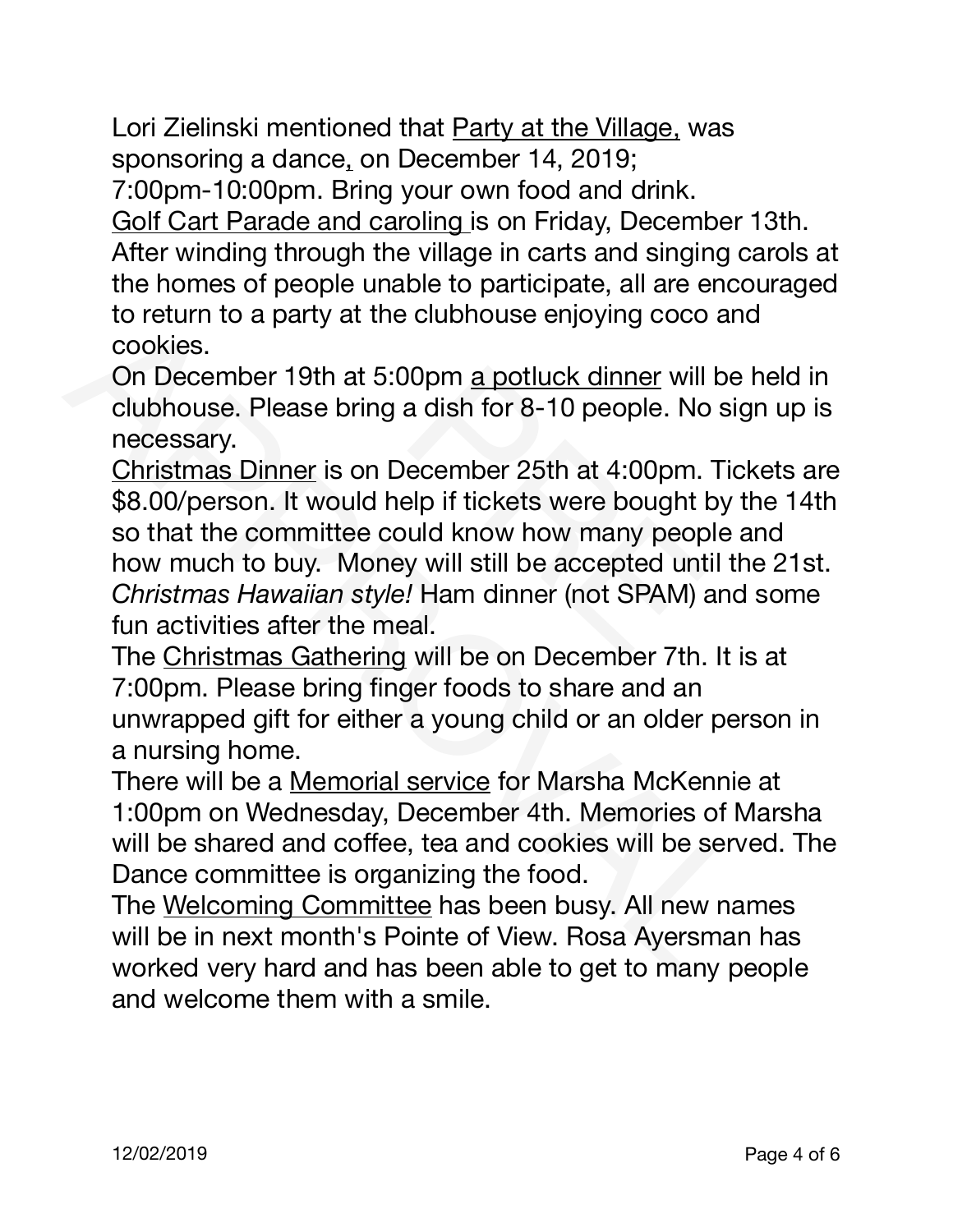### **New Business**

Dues Angela Kieb will be collecting dues. She will be at Coffee Hour on Saturday mornings. All \$15.00 dues are due by January 1, 2020; no increases this year.

We will vote at the Jan. 6, 2020 membership meeting to increase the dues from \$15 to \$20/year beginning in the year 2021.

vote at the Jan. 0, 2020 membership meet<br>e the dues from \$15 to \$20/year beginning<br>carts too fast. Please drive carts according<br>posted. Big trucks should be backed in at t<br>strip west of the clubhouse. People leavin<br>slots c Driving carts too fast. Please drive carts according to the speed posted. Big trucks should be backed in at the long parking strip west of the clubhouse. People leaving the parking slots can not see the traffic with the back of the trucks in the way. The corner is blocked if the trucks are driven in head first and traffic does not see what is coming around the turn. Trucks, p*lease back in!* 

2021. Driving carts too fast. Please drive carts according to the speed posted. Big trucks should be backed in at the lo parking strip west of the clubhouse. People leaving the parking slots can not see the traffic with t Pam Hanvick reviewed City code regarding numbers on our homes. Your address needs to be 3" high and should be seen from the street by traffic driving at the posted limits. The city encourages reflective numbers. The small signs attached to the houses, with names and numbers, is not meant to replace the 3" numerals. There is a fine that can be used by the city. Be sure to clean away old numbers before placing new ones.

Bette Horn requested an email sent out to the membership reminding them to attend the January 6th membership meeting. It is very important to meet the quorum.